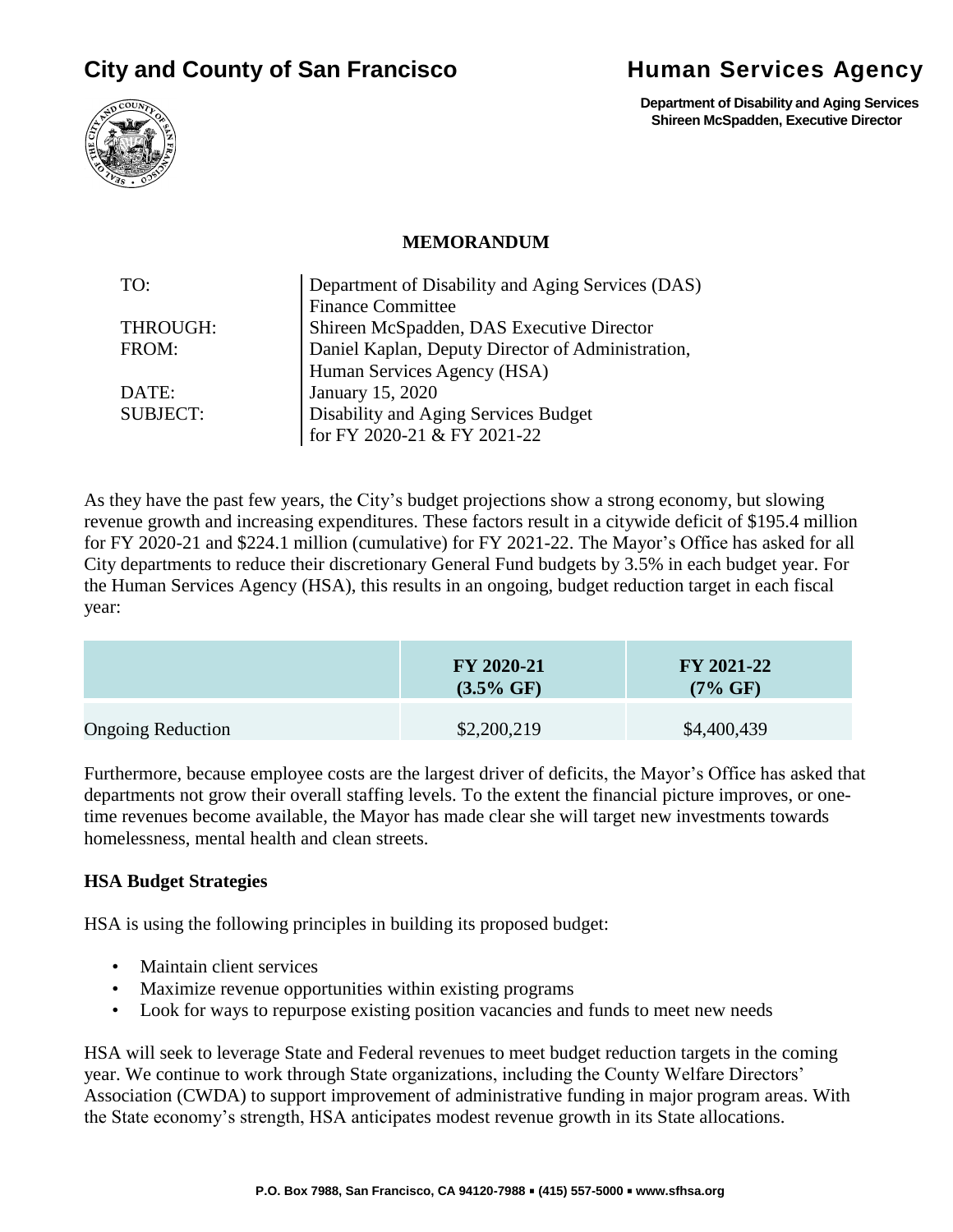# **DAS Program Highlights:**

As DAS prepares its budget submission, it is looking at community needs and key organizational issues across the department. Below are highlights of those current year developments and accomplishments that will shape the budget-planning process.

## **Direct Services Division**

### **In-Home Supportive Services**

The FY 19-20 State Budget included changes to the In-Home Supportive Services (IHSS) Maintenance of Effort (MOE) that improved the outlook for the City's MOE obligation relative to prior projections. These changes put the MOE on a more sustainable path for counties going forward, reducing uncertainty. No further changes are anticipated in the coming years. However, the costs to the City of the program continue to grow due to required inflation on the MOE, wage increases for IHSS providers, and increases in the hourly rate paid for contract mode services. Under the City's Minimum Compensation Ordinance and the agreement with the IHSS Independent Providers' (IPs') union, wages for IHSS workers increased to \$16.00 per hour on February 1, 2019, \$16.50 on July 1, 2019, and will continue to rise to \$17.50 on July 1, 2020, \$18.00 on July 1, 2021, and \$18.75 on July 1, 2022, followed by cost of living increases in line with the Consumer Price Index. In total, the City's MOE is projected to grow by \$15.9 M to \$135.7 M in FY 19-20, and then by another \$10.9 M in FY 20-21, and \$9.1 M in FY 21-22, to a total of \$167.1 M in FY 21-22.

Internally, the IHSS division embarked on several large projects to enhance services to IHSS recipients and providers this year. On the provider side, in partnership with the HSA's Innovation and IT teams, IHSS participated in a Lean-inspired, process-improvement activity to improve services to IHSS IPs in the call center and lobby. The most significant change was moving the lobby services to the 2 Gough Benefits and Resource Hub (BRH). This shift meant IHSS could better accommodate the 100-200 IP visitors per day with a larger lobby as well as private meeting rooms that enabled IHSS to engage them in other services offered by DAS. IHSS also improved communication with IPs by adding back a live-person option in the call center, and by using data to improve phone staffing to strive for lower wait times. IHSS is also currently working on implementing a texting platform that will allow for more proactive communication to IPs. Lastly, per agreement with SEIU 2015, the union for IPs, the division modified the IP Provider Orientation process to a group format, now held in the remodeled space located at 77 Otis. In this new format, presentations from the Public Authority, the union, and Homebridge have been integrated into the training process. Furthermore, IHSS now has the Public Authority providing on-the-spot LiveScan fingerprinting to IPs for a low cost.

On the recipient side, IHSS partnered with HSA's SF Benefits Net to outreach and enroll newly-eligible SSI recipients into CalFresh. Using our existing Food Security screening mobile app, we simplified screening and added a question about CalFresh enrollment interest. We screened 4,164 IHSS recipients for food insecurity in the first quarter of FY 19-20. Of these recipients, 702 screened positive for food insecurity. Of those that screened positive, 473 expressed interest in CalFresh, and 241 have now been enrolled in CalFresh. IHSS will continue to do the screening through June 2020 to ensure all active IHSS recipients have been reached. Going forward, all new IHSS applicants will be asked about CalFresh enrollment at the time of application.

Lastly, IHSS has pushed to enroll all IHSS recipients and providers into electronic timesheets. Per new federal Medicaid rules, all recipients and providers of personal-care services must capture and approve time worked through an electronic visit verification system. IHSS is using State funds provided for this effort to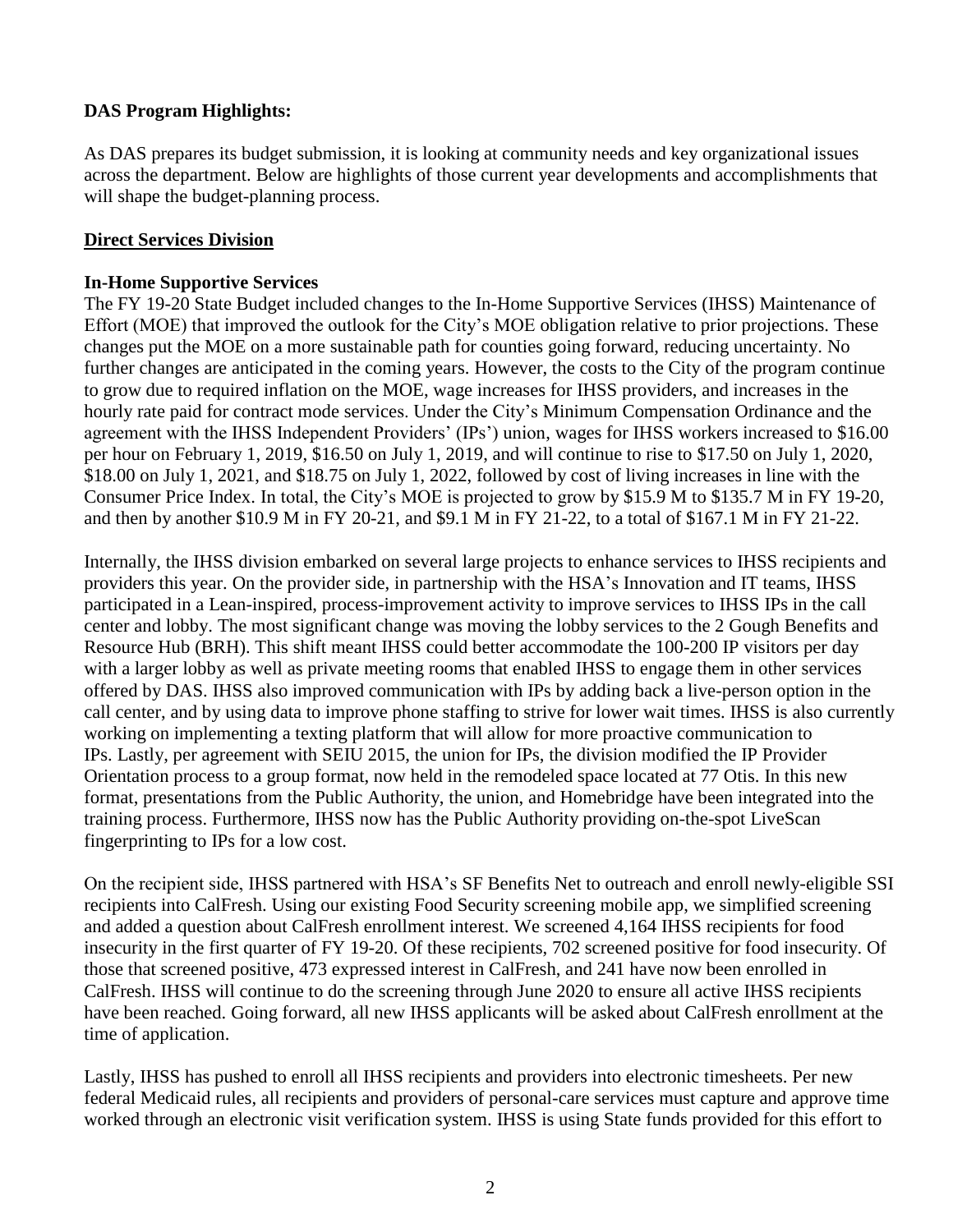employ a project team hired through the Public Authority and Homebridge to provide hands-on training to the IHSS population. This effort is further augmented by our social workers and Independent Provider Assistance Center staff who are helping to enroll and direct recipients and providers to daily trainings happening throughout the City. As of December 2019, IHSS has enrolled more than 60% of the over 45,000 IHSS recipients and providers into the electronic timesheet system and intends to achieve 100% enrollment by June 2020.

## **Adult Protective Services**

In July 2019, the Adult Protective Services (APS) division launched the two-year Home Safe pilot program in collaboration with the Department of Homelessness and Supportive Housing (HSH) and the Institute on Aging. The goal of this program is to support the safety and housing stability of low-income older adults and adults with disabilities who are at imminent risk of homelessness due to self-neglect. Drawing on lessons from APS's earlier High-Risk Self-Neglect and Eviction Prevention pilot, Home Safe provides clients with intensive case management, financial and legal assistance, referral to other social and housing services—and in some cases, assisted living facility placement—to help keep them housed safely in the community. Leveraging \$773,981 in State grant funding and \$1.1 M in local funding approved by the Mayor's Office, APS anticipates that Home Safe will serve approximately 120 vulnerable adults over the two-year pilot period.

In August, APS successfully completed a six-month pilot on the Identification, Services, and Outcomes (ISO) Matrix to study outcomes in Adult Protective Services work. The program carried out this initiative in partnership with both UCSF and Purdue University, through a federal grant from the Administration for Community Living. The ISO Matrix is a decision-support system that provides comprehensive, standardized procedures for APS to *Identify* (I) the types and severity of abuse; to estimate the types and amounts of *Services* (S) administered; and to measure the *Outcomes* (O) or effectiveness of the services provided. The tool allows for the evaluation of APS services, which can promote the development of best practices, and will lead to better quality of services and improved client outcomes. APS formally implemented the ISO Matrix tool in September, and it remains in use.

In October, APS began a new pilot to help participating financial institutions coordinate efforts to protect mutual clients from financial exploitation. With funding from the US Department of Justice, the Securities Industry Financial Markets Association (SIFMA), National Adult Protective Services Association (NAPSA), the University of Texas (as the project evaluator), Eversafe and Brookdale, APS collaborated to create a portal to standardize and enhance reporting and investigation of financial exploitation of older people and adults with disabilities. This pilot is establishing a structure for multidisciplinary collaborative interventions between APS, the State securities board, and financial institutions, with the goal of providing vulnerable adults with more timely interventions to identify and mitigate loss that results from financial exploitation. A key benefit is that APS will be able to request a digital forensic analysis to detect signs and/or patterns of financial exploitation. In 2019, San Francisco's APS Financial Abuse Team worked 108 cases, compared to 52 during 2018. The team is composed of five APS social workers and two supervisors who receive ongoing, advanced training on financial abuse from SFPD's Special Victims Unit, the District Attorney's Office, and civil attorneys. The team members work closely with inspectors from SFPD's Special Victims Unit, meeting weekly to collaborate on cases.

#### **Public Conservator**

The Office of the Public Conservator (PC) is working closely with the Department of Public Health (DPH) to expedite the implementation of the new Housing Conservatorship program. This pilot program aims to help people who are unable to provide for their own health and well-being due to a combination of serious mental illness and substance use disorder. Individuals will receive wraparound services and permanent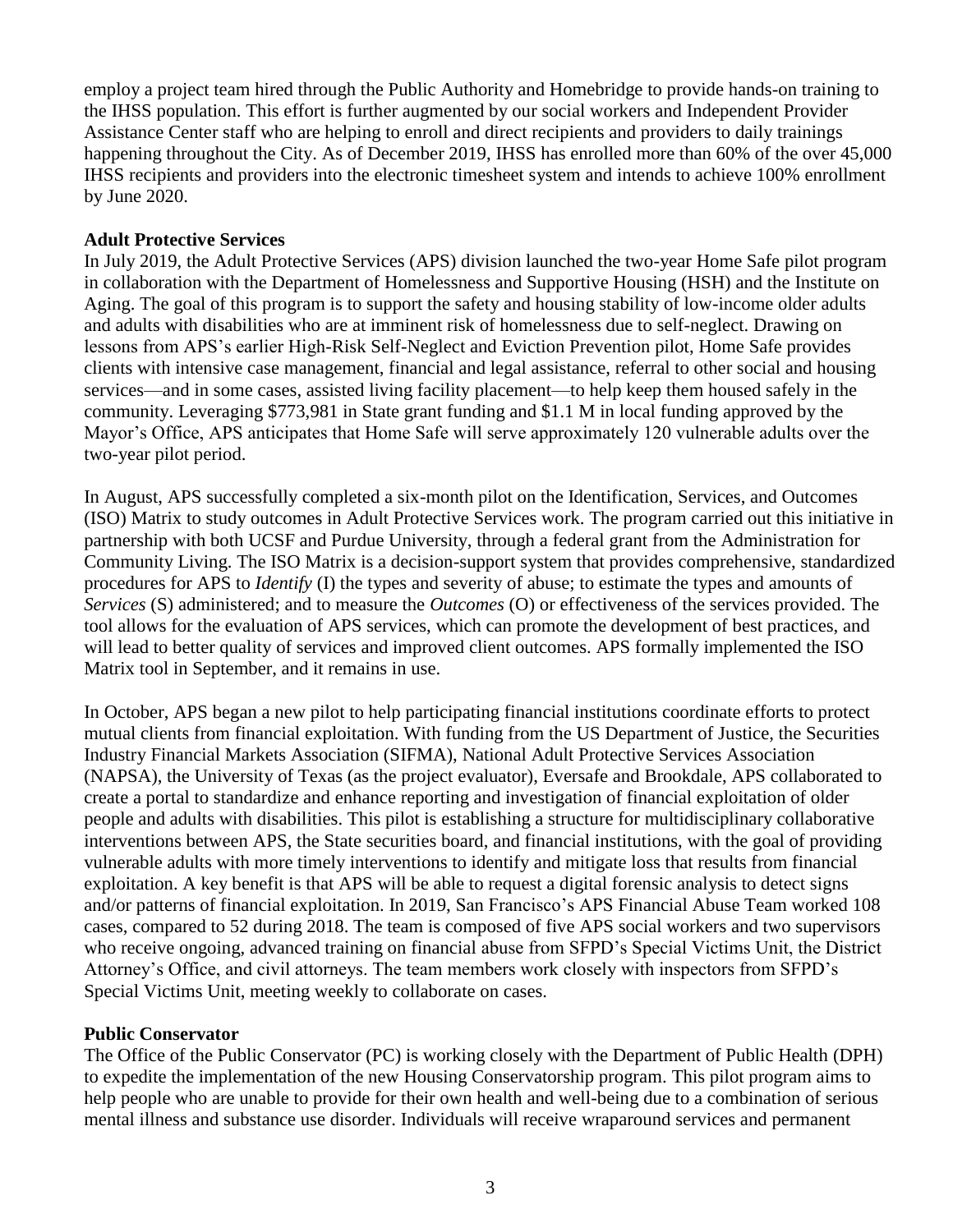supportive housing that is appropriate to meet their care needs. The appointed members of the Housing Conservatorship Working Group have already met several times to advise the respective departments on the evaluation of the program. It is anticipated that full implementation of the program will occur within the first three months of the calendar year.

In preparation for this new initiative, the Office of the Public Conservator has formed a specialized unit of clinicians with smaller caseloads, allowing them to work on a more intensive basis with clients. This unit will assist individuals under conservatorship who are living in community-based settings, as opposed to licensed-care facilities, through either the Housing Conservatorship program or the Community Independence Participation Program.

## **Public Guardian**

In FY 19-20, the Office of the Public Guardian leveraged a small amount of funding for housing patches through the Community Living Fund, to assist eligible individuals under probate conservatorship. Eligible individuals are those with major neurocognitive disorders who are also low-income, and/or have depleted their resources, and need financial support to continue residing in the community. Additionally, all other housing options need to have been exhausted, and individuals must not be more appropriate for a higher level of care. While these patches are helpful for a limited number of individuals, the demand for appropriate and affordable housing continues to be high. Due to financial or increased-care issues, individuals are either forced to move out of county, stay marginally-housed until a long term solution is found, or ultimately become hospitalized. In the interim, individuals are waitlisted on the Assisted Living Waiver Program, which funds housing in Residential Care Facilities for the Elderly (RCFEs) for lowincome, Medi-Cal-eligible older adults and persons with disabilities.

## **Community Services Division**

# **Office of Community Partnerships**

Fiscal Year 19-20 saw the launch of the Office of Community Partnerships (OCP) within the Department of Disability and Aging Services (DAS). The Office of Community Partnerships is a reorganization of three existing units (Office on Aging, Dignity Fund, and Long-Term Care Operations), placing their 18 staff positions under one organizational structure. These three, formerly separate, units shared a common primary responsibility: contracting with community-based organizations for delivery of services to older adults and adults with disabilities.

Reorganization under one, centralized configuration will facilitate improved coordination and planning among staff in their efforts to develop and deploy programs and services. This change will also foster increased standardization of policies and practices, and in turn improve data collection and technical assistance to the network of funded contractors. Currently, that network consists of over 60 communitybased organizations, funded through over 240 unique contracts, to provide a panoply of services to over 38,000 unduplicated clients each year.

The release of the 2018 Dignity Fund Community Needs Assessment (DFCNA) informed development of the Service and Allocation Plan (SAP) for the initial four-year funding cycle of the Dignity Fund, beginning in FY 19-20. The allocations for the current fiscal year, which is year one of the SAP funding cycle, are in the services areas of Case Management and Community Connection and Engagement, so the \$3 million in new funding was primarily allocated this year for these service areas. Working with the Dignity Fund Oversight and Advisory Committee and the frameworks established by the DFCNA and SAP, DAS issued five Requests for Proposals for new programming. These include Care Navigation services, Neighborhood-Initiated Programs and Services, Programming for Transgender Adults, Neighborhood-Based Choirs, and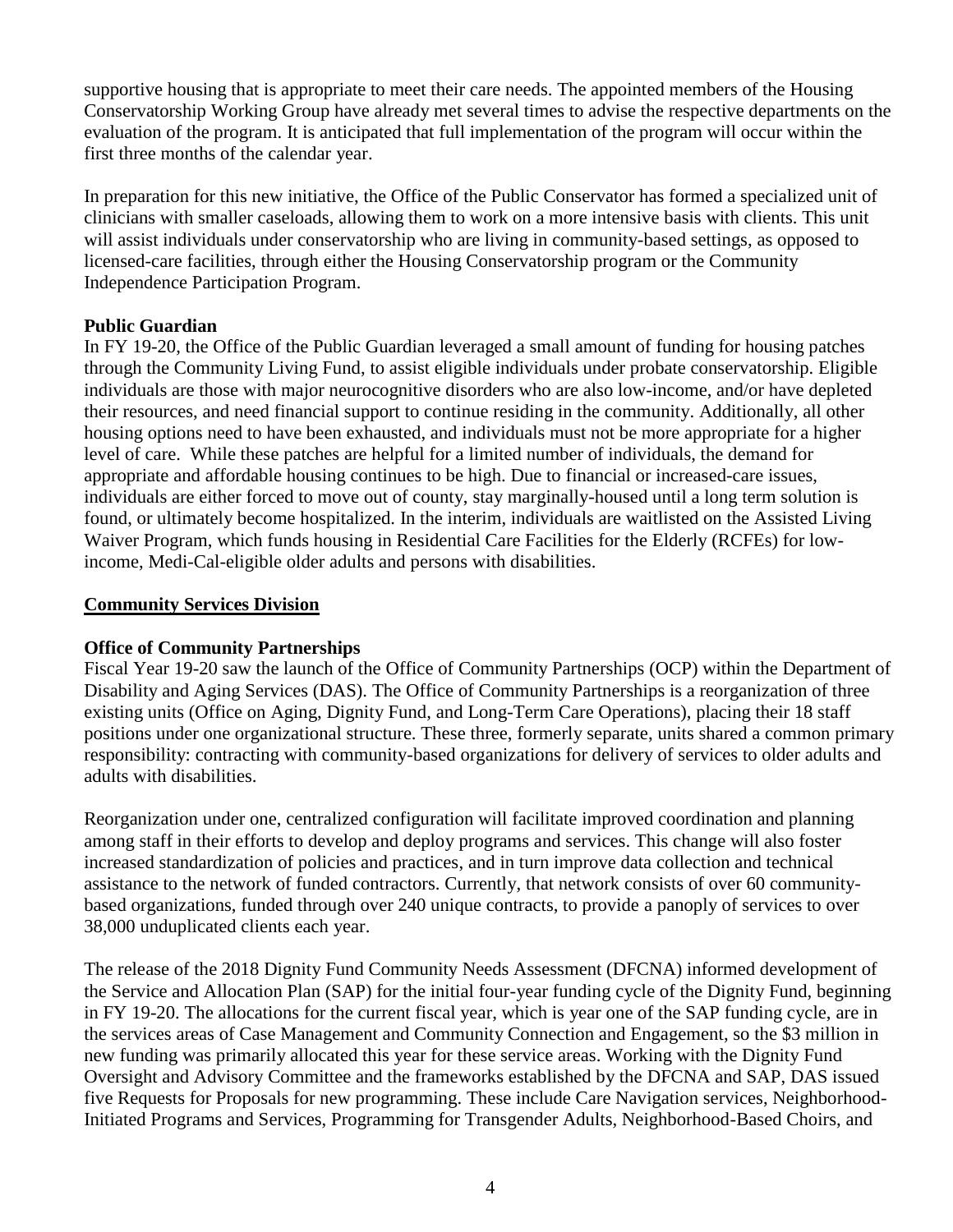consultant support to complete an evaluation of Case Management systems and needs citywide. The allocation plan also included some budget modifications to expand or stabilize existing services, including LGBTQ Animal Bonding Services, Digital Literacy (SF Connected), Community Service Centers, and a Taiko drumming program. Funding was also allocated in the current year for the Disability Community Cultural Center, still in development.

The OCP continues to support a portfolio of programs and initiatives that assist with transitions from institutional care and support to home- and community-based services aimed at helping individuals age in place and avoid institutionalization. The Community Living Fund (CLF) program, administered by Institute on Aging, provides intensive case management and tangible goods and services to provide wraparound care and services for vulnerable clients living in the community. CLF continues to positively impact institutionto-community transitions with one or fewer unplanned acute hospital admissions within the last six-month reporting period (January-June 2019) for 91% of clients.

Support at Home, a home-care voucher pilot program subsidizing home-care costs for older people and adults with disabilities, will end June 30, 2020. The program has shown success in improving quality of life for participants and caregivers, as well reductions in client stress, emergency room visits, and hospitalizations. These successes have warranted the department making this an ongoing program beginning in July 2020.

## **Benefits and Resource Hub**

The DAS Benefits and Resource Hub (BRH) underwent a significant reorganization in Fiscal Year 19-20, bringing together three key units. The reorganization brought together the DAS Medi-Cal/CalFresh (MC/CF) Eligibility Unit, the DAS Integrated Intake Unit, and the County Veterans Services Office (CVSO) under one organizational structure. Joining the MC/CF Eligibility Team with the other services at the Hub significantly bolstered the BRH's portfolio of programming. The reorganization aims to streamline services at the Hub so it serves as a one-stop service center for older adults, adults with disabilities and veterans. Collaboration between the three units has led to improved service coordination and increased service access for consumers, as personnel become more knowledgeable about the broader range of services available.

The DAS MC/CF Eligibility Unit was a key partner with HSA's SF Benefits Net to outreach and enroll newly-eligible SSI recipients into CalFresh during the CalFresh Expansion in May 2019 to August 2019. The Integrated Intake Unit also collaborated with MC/CF Eligibility to screen consumers for CalFresh Eligibility. This ongoing partnership highlights the benefits of cross-pollination of services to best meet the needs of consumers across the City.

As part of the Governor's Master Plan on Aging, the BRH collaborated with the California Department of Aging through the Aging and Disability Resource Connection (ADRC) Re-Designation process. The DAS Benefits and Resource Hub has been acknowledged as a model ADRC center in California due to its unique partnership with community-based organizations to best meet the needs of a diverse population.

Finally, the release of the 2018 Dignity Fund Community Needs Assessment (DFCNA) informed development of the DAS Outreach Plan. The DAS Outreach Plan will be launched over the next year with a primary focus on improving public awareness of services and how to access them. In particular, this will highlight the services available at the BRH and also key access points in the community, including many of the partner CBOs across the City.